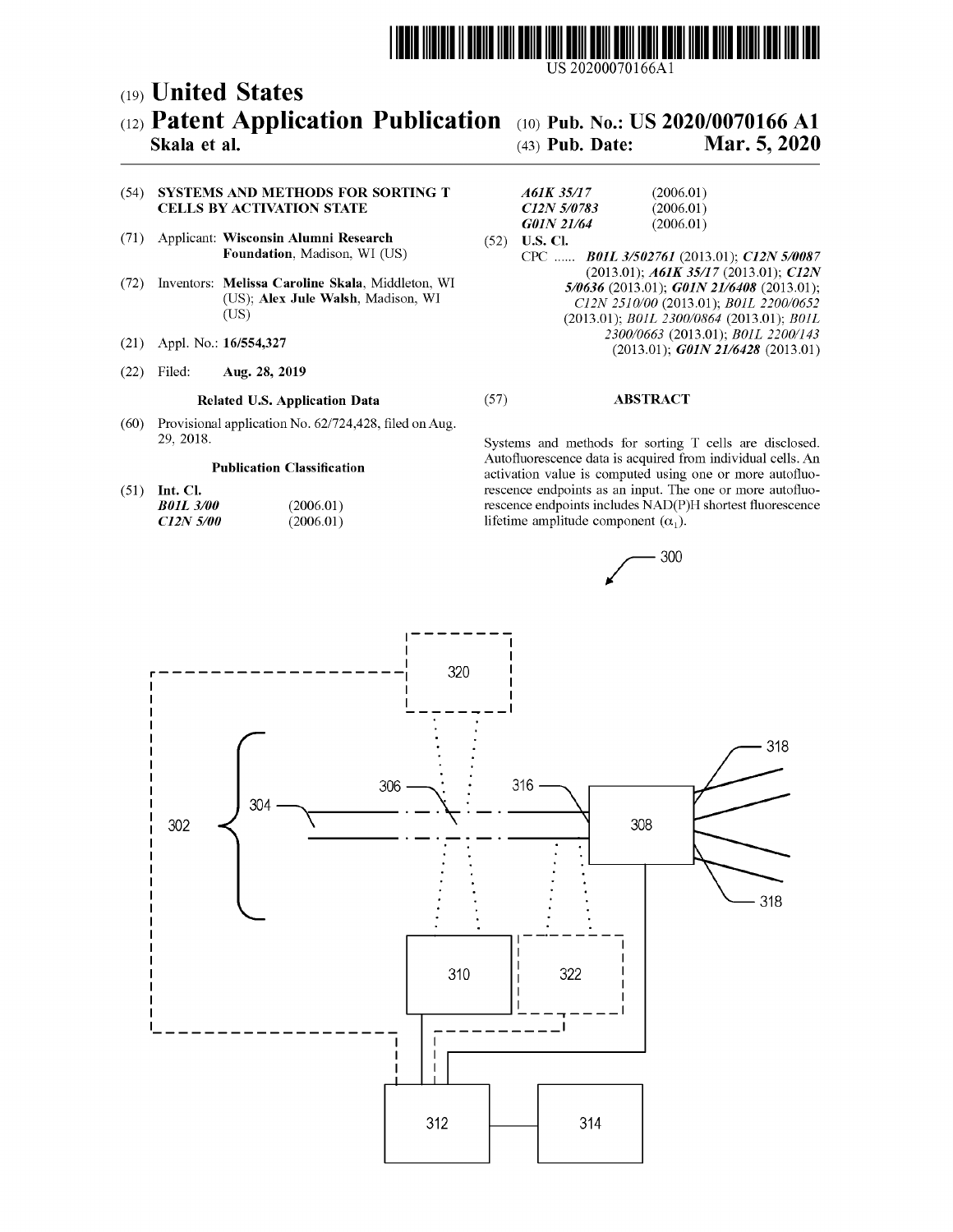

**Fig. 1**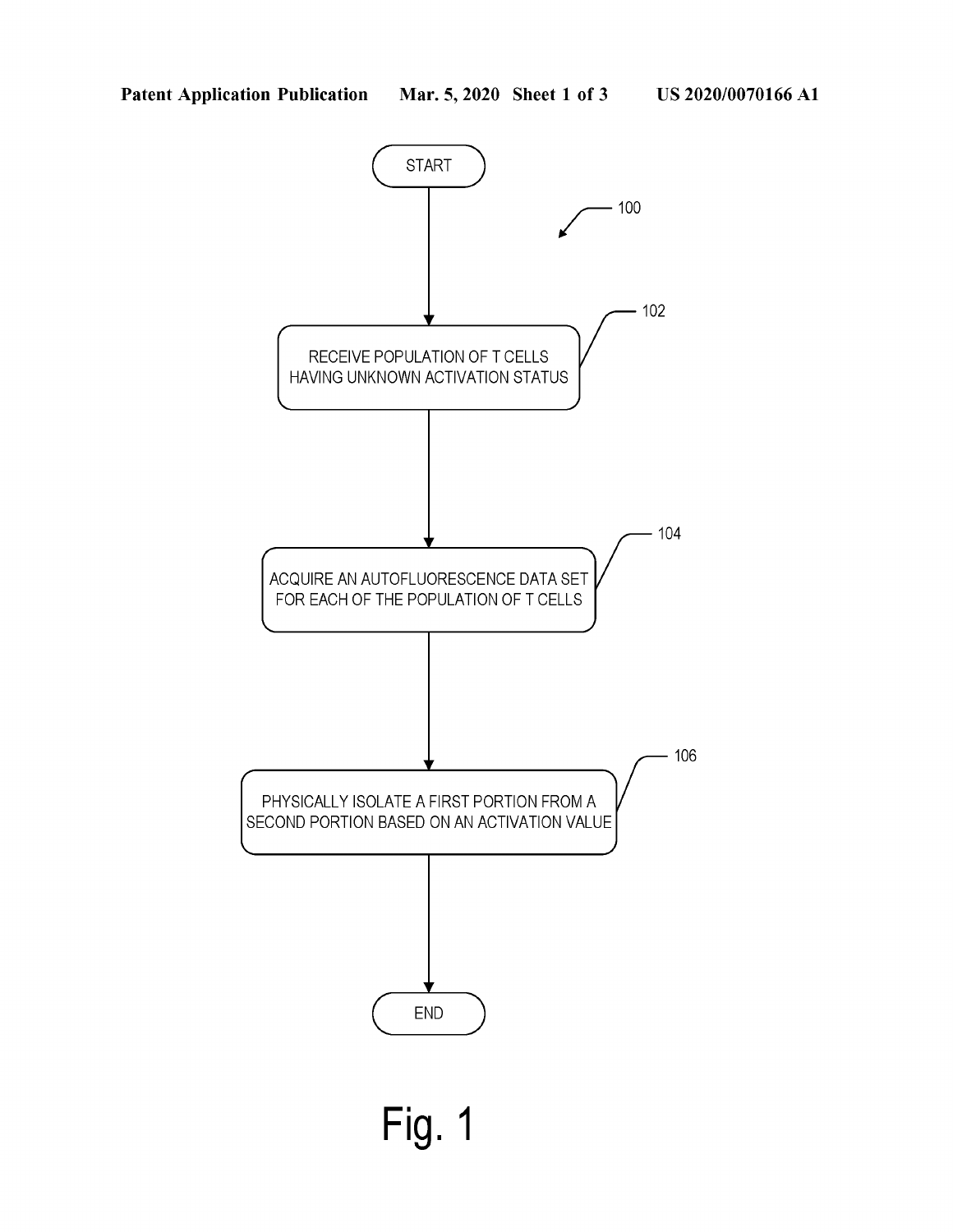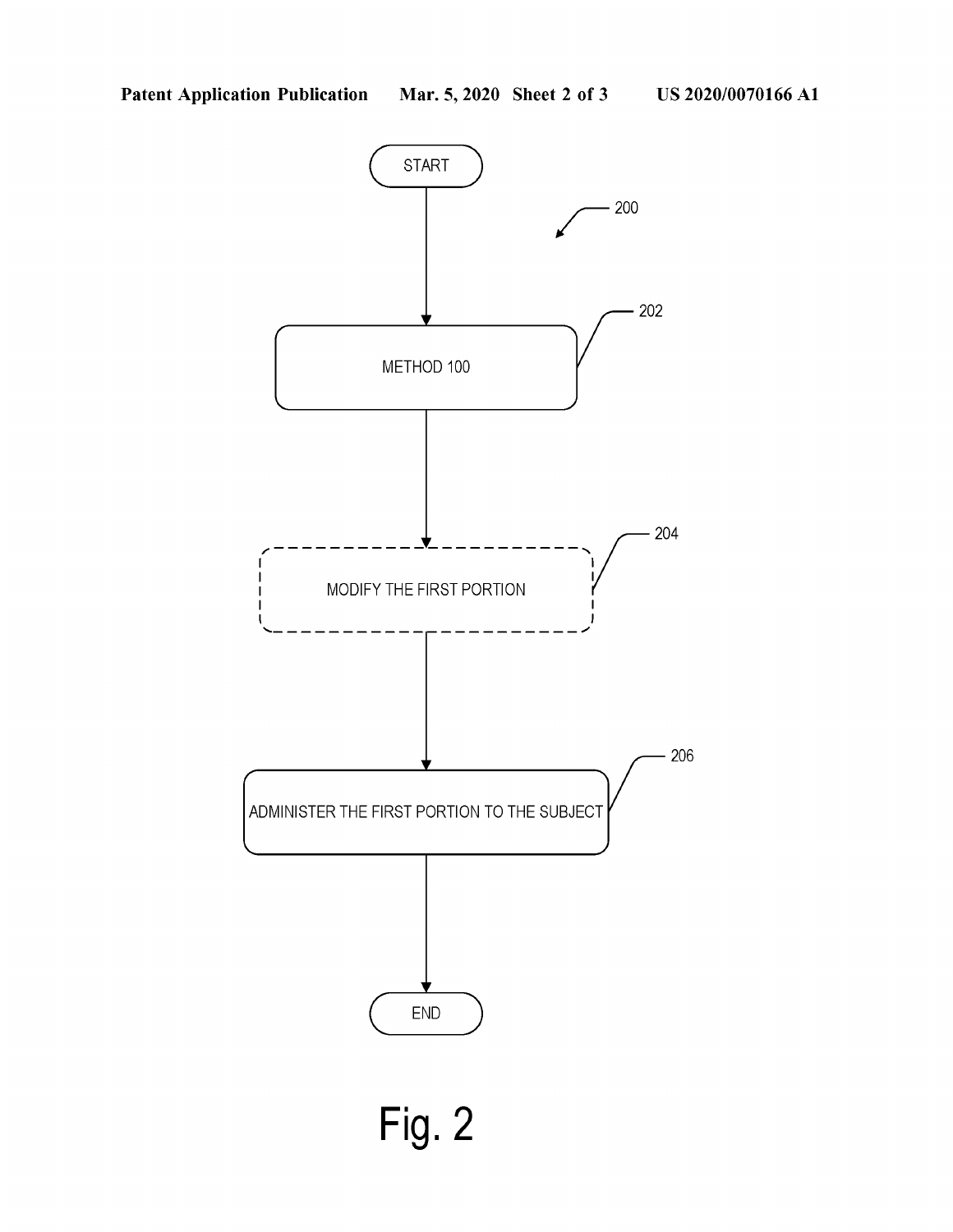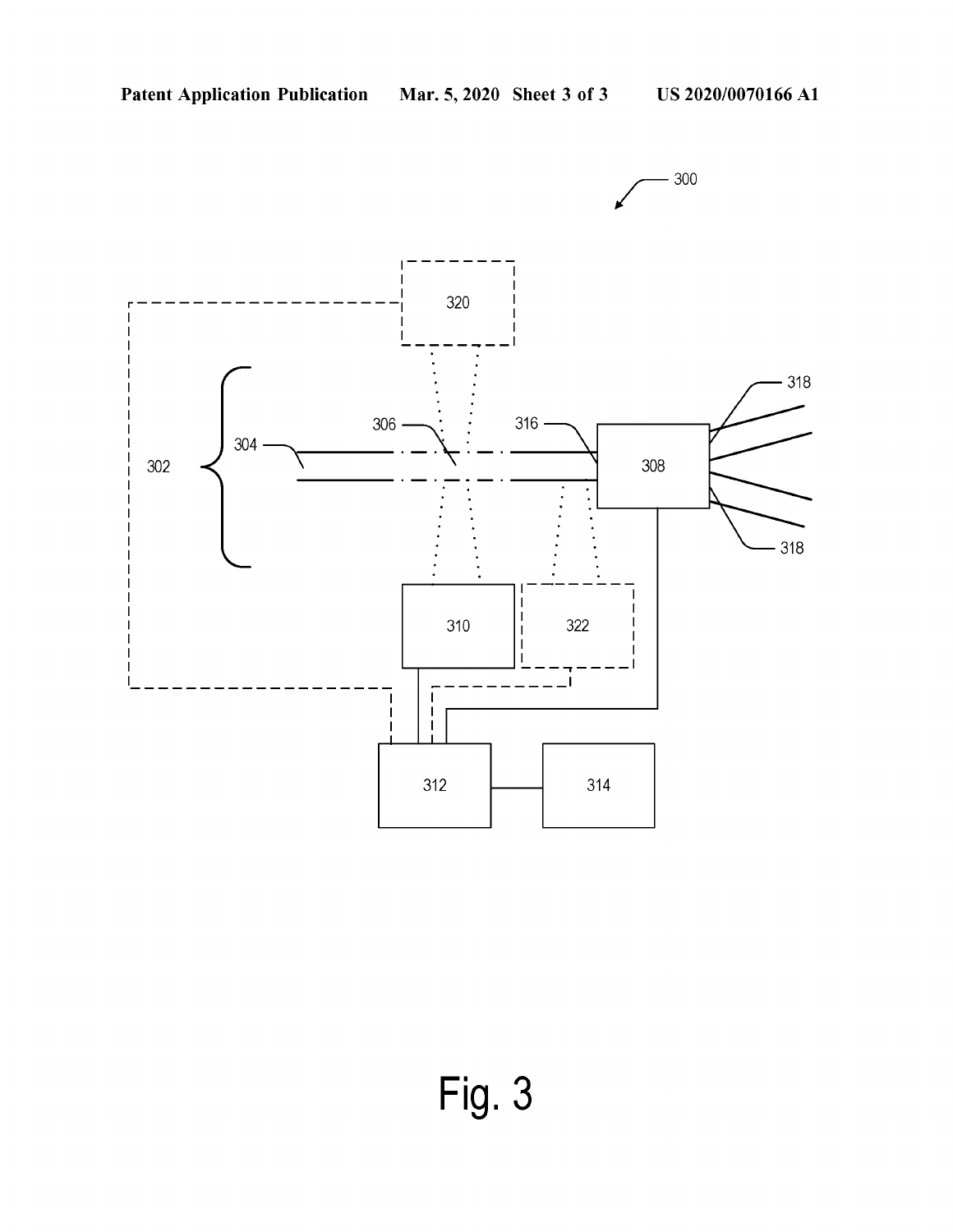#### **SYSTEMS AND METHODS FOR SORTING T CELLS BY ACTIVATION STATE**

#### CROSS-REFERENCE TO RELATED APPLICATIONS

**[0001]** This application claims the benefit of U.S. Provisional Patent Application No. 62/724,428, filed Aug. 29, 2018, which is incorporated by reference herein in its entirety for all purposes.

#### STATEMENT REGARDING FEDERALLY FUNDED RESEARCH

**[0002]** This invention was made with govermnent support under CA205101 awarded by the National Institutes of Health. The govermnent has certain rights in the invention.

#### **BACKGROUND**

**[0003]** One new cancer treatment being studied is CART cell (Chimeric Antigen Receptor T cell) therapy. CART cell therapy uses a patient's own cells and "re-engineers" them to fight cancer. It is a very complex treatment. Collecting and altering the cells is difficult, and CAR T cell therapy often causes very severe side effects. At this time, it is only offered at a few major cancer centers. To date, most of the patients treated with CAR T cell have been people with blood cancers.

**[0004]** The procedure starts with removing the patient's own T cells from their blood and sending them to a lab where they are altered to produce proteins called chimeric antigen receptors (CARs) on the surface of the cells. These special receptors allow the T cells to help identify and attack cancer cells. The "super-charged" T cells are multiplied and grown at the lab, then frozen and shipped back to Hospital, where they re-inject these treated CAR T cells back into the patient's blood.

**[0005]** Current methods to determine T cell activation include flow cytometry, immunofluorescence imaging, and immunohistochemistry but these methods require contrast agents and may require tissue or cell fixation. A need exists for system and methods for sorting T cells by activation state in a fashion that allows the sorted T cells to be used in subsequent procedures, such as CAR T cell therapy.

#### SUMMARY

**[0006]** In one aspect, the present disclosure provides a T cell sorting device. The T cell sorting device includes a cell sorting pathway, a single-cell autofluorescence detector, a processor, and a non-transitory computer-readable medium. The cell sorting pathway includes an inlet, an observation zone, and a cell sorter. The observation zone is coupled to the inlet downstream of the inlet. The observation zone is configured to present T cells for individual autofluorescence interrogation. The cell sorter has a sorter inlet and at least two sorter outlets. The cell sorter is coupled to the observation zone via the sorter inlet downstream of the observation zone. The cell sorter is configured to selectively direct a cell from the sorter inlet to one of the at least two sorter outlets based on a sorter signal. The single-cell autofluorescence detector is configured to acquire an autofluorescence data set from a T cell positioned in the observation zone. The single-cell autofluorescence detector is configured to acquire autofluorescence lifetime information for each autofluorescence data set. The processor is in electronic communication with the cell sorter and the single-cell autofluorescence detector. The non-transitory computer-readable medium has stored thereon instructions that, when executed by the processor, cause the processor to: a) receive the autofluorescence data set; and b) provide the sorter signal to the cell sorter based on an activation value. The sorter signal directs the cell sorter to selectively direct the T cell to a first outlet of the at least two sorter outlets when the activation value exceeds a predetermined threshold and to a second outlet of the at least two sorter outlets when the activation value is less than or equal to the predetermined threshold. The activation value is computed using at least one metabolic endpoint of the autofluorescence data set for the T cell as an input. The at least one metabolic endpoint includes reduced nicotinamide adenine dinucleotide (phosphate) (NAD(P)H) shortest autofluorescence lifetime amplitude component  $(\alpha_1)$ .

**[0007]** In another aspect, the present disclosure provides a method of sorting T cells. The method includes: a) receiving a population of T cells having unknown activation status; b) acquiring an autofluorescence data set for each T cell of the population of T cells, each autofluorescence data set including autofluorescence lifetime information; and c) physically isolating a first portion of the population of T cells from a second portion of the population of T cells based on an activation value, wherein each T cell of the population of T cells is placed into the first portion when the activation value exceeds a predetermined threshold and into the second portion when the activation value is less than or equal to the predetermined threshold, wherein the activation value is computed using at least one metabolic endpoint of the autofluorescence data set for each T cell of the population of T cells as an input, wherein the at least one metabolic endpoint includes NAD(P)H  $\alpha_1$ .

**[0008]** In a further aspect, the present disclosure provides a method of administering activated T cells to a subject in need thereof. The method includes: physical isolating a first portion of a population of T cells from a second portion of the population of T cells based on an activation value, wherein each  $T$  cell of the population of  $T$  cells is placed into the first portion when the activation value exceeds a predetermined threshold and into the second portion when the activation value is less than or equal to the predetermined threshold, wherein the activation value is computed using at least one metabolic endpoint of an autofluorescence data set for each T cell of the population of T cells as an input, wherein the at least one metabolic endpoint includes NAD (P)H  $\alpha_1$ ; and introducing the first portion of the population of T cells to the subject. The method can further include modifying the first portion of the population of T cells prior to the introducing to the subject. The modification can be modification to include a chimeric antigen receptor.

#### BRIEF DESCRIPTIONS OF THE DRAWINGS

**[0009]** FIG. **1** is a flowchart illustrating a method, m accordance with an aspect of the present disclosure. **[0010]** FIG. **2** is a flowchart illustrating a method, m accordance with an aspect of the present disclosure. **[0011]** FIG. **3** is a block diagram of a device, in accordance with an aspect of the present disclosure.

### DETAILED DESCRIPTION

**[0012]** Before the present invention is described in further detail, it is to be understood that the invention is not limited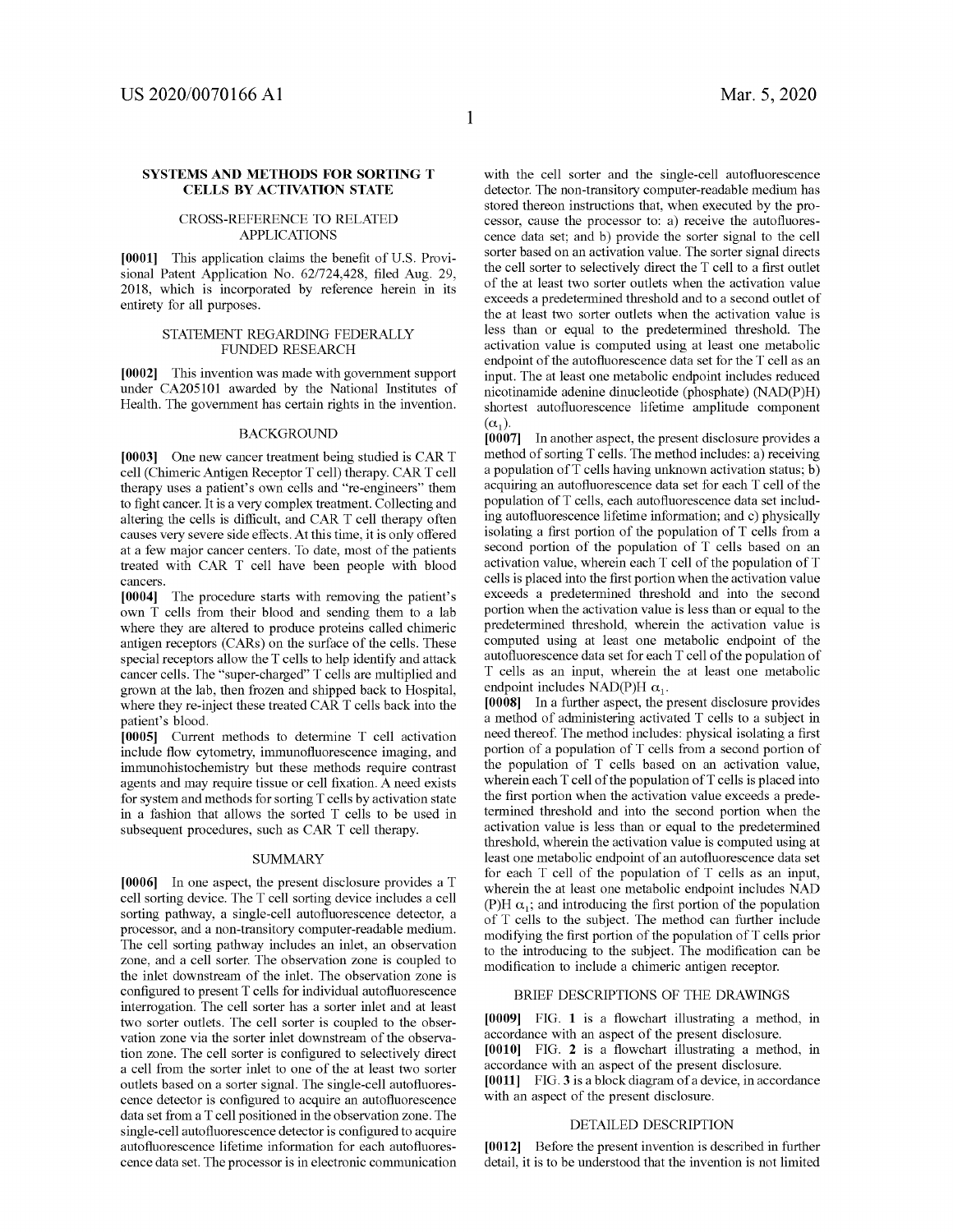to the particular embodiments described. It is also understood that the terminology used herein is for the purpose of describing particular embodiments only, and is not intended to be limiting. The scope of the present invention will be limited only by the claims. As used herein, the singular forms "a", "an", and "the" include plural embodiments unless the context clearly dictates otherwise.

**[0013]** Specific structures, devices and methods relating to modifying biological molecules are disclosed. It should be apparent to those skilled in the art that many additional modifications beside those already described are possible without departing from the inventive concepts. In interpreting this disclosure, all terms should be interpreted in the broadest possible manner consistent with the context. Variations of the term "comprising" should be interpreted as referring to elements, components, or steps in a non-exclusive manner, so the referenced elements, components, or steps may be combined with other elements, components, or steps that are not expressly referenced. Embodiments referenced as "comprising" certain elements are also contemplated as "consisting essentially of" and "consisting of" those elements. When two or more ranges for a particular value are recited, this disclosure contemplates all combinations of the upper and lower bounds of those ranges that are not explicitly recited. For example, recitation of a value of between 1 and 10 or between 2 and 9 also contemplates a value of between 1 and 9 or between 2 and 10.

**[0014]** As used herein, the terms "activated" and "activation" refer to T cells that are CD3+, CD4+, and/or CDS+. **[0015]** As used herein, the term "FAD" refers to flavin adenine dinucleotide.

**[0016]** As used herein, the term "memory" includes a non-volatile medium, e.g., a magnetic media or hard disk, optical storage, or flash memory; a volatile medium, such as system memory, e.g., random access memory (RAM) such as DRAM, SRAM, EDO RAM, RAMBUS RAM, DR DRAM, etc.; or an installation medium, such as software media, e.g., a CD-ROM, or floppy disks, on which programs may be stored and/or data communications may be buffered. The term "memory" may also include other types of memory or combinations thereof

**[0017]** As used herein, the term "NAD(P)H" refers to reduced nicotinamide adenine dinucleotide and/or reduced nicotinamide dinucleotide phosphate.

**[0018]** As used herein, the term "processor" may include one or more processors and memories and/or one or more programmable hardware elements. As used herein, the term "processor" is intended to include any of types of processors, CPUs, microcontrollers, digital signal processors, or other devices capable of executing software instructions.

**[0019]** As used herein, the term "redox ratio" or "optical redox ratio" refers to a ratio of NAD(P)H fluorescence intensity to FAD fluorescence intensity; a ratio of FAD fluorescence intensity to NAD(P)H fluorescence intensity; a ratio of NAD(P)H fluorescence intensity to any arithmetic combination including FAD fluorescence intensity; or a ratio of FAD fluorescence intensity to any arithmetic combination including NAD(P)H fluorescence intensity.

**[0020]** Autofluorescence endpoints include photon counts/ intensity and fluorescence lifetimes. The fluorescence lifetime of cells can be a single value, the mean fluorescence lifetime, or compromised from the lifetime values of multiple subspecies with different lifetimes. In this case, multiple lifetimes and lifetime component amplitude values are extracted. Both NAD(P)H and FAD can exist in quenched (short lifetime) and unquenched (long lifetime) configurations; therefore, the fluorescence decays of NAD(P)H and FAD are fit to two components. Generally, NADH and FAD fluorescence lifetime decays are fit to a two component exponential decay,  $I(t)=\alpha_1 e^{-t/\tau_1}+\alpha_2 e^{-t/\tau_2}+C$ , where  $I(t)$  is the fluorescence intensity as a function of time, t, after the laser pulse,  $\alpha_1$  and  $\alpha_2$  are the fractional contributions of the short and long lifetime components, respectively (i.e.,  $\alpha_1 + \alpha_2 = 1$ ),  $\tau_1$  and  $\tau_2$  are the short and long lifetime components, respectively, and C accounts for background light. However, the lifetime decay can be fit to more components (in theory any number of components, although practically up to  $\sim$  5-6) which would allow quantification of additional lifetimes and component amplitudes. By convention lifetimes and amplitudes are numbered from short to long, but this could be reversed. A mean lifetime can be computed from the lifetime components,  $(\tau_m=\alpha_1\tau_1+\alpha_2\tau_2 \dots)$ . Fluorescence lifetimes and lifetime component amplitudes can also be approximated from frequency domain data and gated cameras/ detectors. For gated detection,  $\alpha_1$  could be approximated by dividing the detected intensity at early time bins by later time bins. Alternatively, fluorescence anisotropy can be measured by polarization-sensitive detection of the autofluorescence, thus identifying free NAD(P)H as the short rotational diffusion time in the range of 100-700 ps.

[0021] NAD(P)H  $\alpha_1$  refers to the contribution of free NAD(P)H and is the shortest lifetime that is not dominated (i.e., greater than 50%) by instrument response and/or scattering. NAD(P)H  $\alpha_1$  is the contribution associated with NAD(P)H lifetime values from 200-1500 ns, from 200-1000 ns, or from 200-600 ns. For clarity, a claim herein including features related to a "shortest" lifetime cannot be avoided by defining the lifetime values to include a sacrificial shortest lifetime that is dominated by instrument response and/or scattering.

**[0022]** The various aspects may be described herein in terms of various functional components and processing steps. It should be appreciated that such components and steps may be realized by any number of hardware components configured to perform the specified functions.

#### Methods

**[0023]** This disclosure provides a variety of methods. It should be appreciated that various methods are suitable for use with other methods. Similarly, it should be appreciated that various methods are suitable for use with the systems described elsewhere herein. When a feature of the present disclosure is described with respect to a given method, that feature is also expressly contemplated as being useful for the other methods and systems described herein, unless the context clearly dictates otherwise.

**[0024]** Referring to FIG. **1,** the present disclosure provides a method **100** of sorting T cells. At process block **102,** the method **100** includes receiving a population of T cells having unknown activation status. At process block **104,** the method **100** includes acquiring an autofluorescence data set for each T cell of the population of T cells. At process block **106,** the method **100** includes physically isolating a first portion of the population of T cells from a second portion of the population of T cells based on an activation value.

**[0025]** The autofluorescence data set acquired at process block **104** includes lifetime information and can be acquired in a variety of ways, as would be understood by one having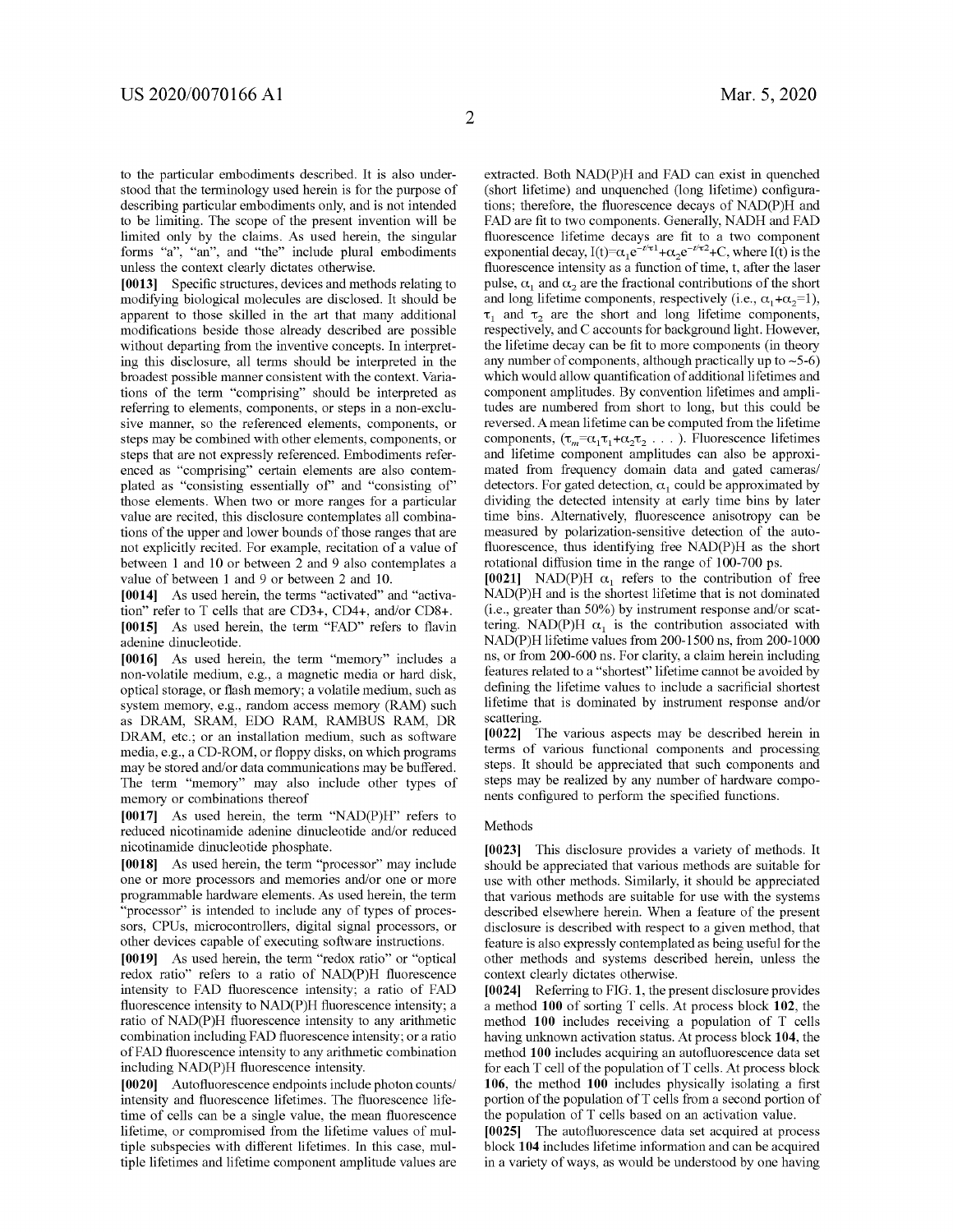ordinary skill in the spectroscopic arts with knowledge of this disclosure and their own knowledge from the field. For example, the autofluorescence data can be acquired from fluorescence decay data. As another example, the autofluorescence data can be acquired by gating a detector (a camera, for instance) to acquire data at specific times throughout a decay in order to approximate the autofluorescence endpoints described herein. As yet another example, a frequency domain approach can be used to measure lifetime. Alternatively, fluorescence anisotropy can be measured by polarization-sensitive detection of the autofluorescence, thus identifying free NAD(P)H as the short rotational diffusion time in the range of 100-700 ps. The specific way in which autofluorescence data is acquired is not intended to be limiting to the scope of the present invention, so long as the lifetime information necessary to determine the autofluorescence endpoints necessary for the methods described herein can be suitably measured, estimated, or determined in any fashion.

**[0026]** The physically isolating of process block **106** is in response to an activation value determined from the acquired autofluorescence data. If the activation value exceeds a predetermined threshold for a given T cell, then that T cell is placed into the first portion. If the activation value is less than or equal to the predetermined threshold for the given T cell, then that T cell is placed into the second portion. The result of this physically isolating is that the first portion of the population of T cells is significantly enriched in activated T cells, whereas the second portion of the population of T cells is significantly depleted of activated T cells.

**[0027]** In some cases, the physically isolating of process block **106** can include isolating cells into three, four, five, six, or more portions. In these cases, the different portions will be separated by a number of predetermined thresholds that is one less than the number of portions (i.e., three portions=two predetermined thresholds). The portion whose activation value exceeds all of the predetermined thresholds (i.e., exceeds the highest threshold) contains the greatest concentration of activated T cells. The portion whose activation value fails to exceed any of the predetermined thresholds (i.e., fails to exceed the lowest threshold) contains the lowest concentration of activated T cells. Using multiple predetermined thresholds can afford the preparation of portions of the population of T cells that have extremely high or extremely low concentrations of activated T cells. **[0028]** The activation value is computed using at least one

metabolic endpoint of the autofluorescence data set for each T cell of the population of T cells as an input. The activation value is computed using an equation that is generated by a machine learning process on data for a population of T cells having a known activation state using the at least one metabolic endpoint as a variable. In some cases, the activation value can have different predictability for the different kinds of activation (i.e., can be more predictive of CDS+ activation than CD4+ activation or vice versa).

**[0029]** The at least one metabolic endpoint includes the NAD(P)H shortest lifetime amplitude component or NAD (P)H  $\alpha_1$ . The at least one metabolic endpoint can also optionally include one or more of the following: NAD(P)H fluorescence intensity; FAD fluorescence intensity; an optical redox ratio (i.e., a combination of NAD(P)H and FAD intensities such as NAD(P)H/FAD or FAD/NAD(P)H or FAD/[NAD(P)H+FAD] or NAD(P)H/[NAD(P)H+FAD], see definition above); NAD(P)H second shortest lifetime amplitude component or NADPH  $\alpha_2$ ; NAD(P)H third shortest lifetime amplitude component or NADPH  $\alpha_3$ ; NAD(P)H mean fluorescence lifetime or NAD(P)H  $\tau_m$ ; NAD(P)H first fluorescence lifetime or NAD(P)H  $\tau_1$ ; NAD(P)H second fluorescence lifetime or NAD(P)H  $\tau_2$ ; NAD(P)H third fluorescence lifetime or NAD(P)H  $\tau_3$ ; NAD(P)H fourth fluorescence lifetime or NAD(P)H  $\tau_4$ ; NAD(P)H fifth fluorescence lifetime or NAD(P)H  $\tau_s$ ; FAD first amplitude component or FAD  $\alpha_1$ ; FAD second shortest lifetime amplitude component or FAD  $\alpha_2$ ; FAD third shortest lifetime amplitude component or FAD  $\alpha_3$ ; FAD mean fluorescence lifetime or FAD  $\tau_m$ ; FAD first fluorescence lifetime or FAD  $\tau_1$ ; FAD second fluorescence lifetime or FAD  $\tau_2$ ; FAD third fluorescence lifetime or FAD  $\tau_3$ ; FAD fourth fluorescence lifetime or FAD  $\tau_4$ ; and FAD fifth fluorescence lifetime or FAD  $\tau_{s}$ .

**[0030]** In some cases, two, three, four, five, six, seven, eight, nine, ten, or more inputs are used.

**[0031]** In cases where two inputs are used, those two inputs can be NAD(P)H  $\alpha_1$  and cell size. In cases where three inputs are used, those three inputs can be NAD(P)H  $\alpha_1$ , cell size, and redox ratio. In cases where four inputs are used, those four inputs can be NAD(P)H  $\alpha_1$ , cell size, redox ratio, and NAD(P)H  $\tau_1$ . In cases where five or more inputs are used, those five or more inputs can be NAD(P)H $\tau_1$ , cell size, redox ratio, NAD(P)H  $\tau_1$ , and one or more of the above-referenced metabolic endpoints.

**[0032]** When one endpoint is used, the activation value is simply the endpoint value, which is then compared to the threshold value for the purposes of the physically isolating step. When two more endpoints are used, a mathematical formula is used to provide the activation value. This formula is a multi-variable equation that produces a single activation value. The multi-variable equation can be selected, determined, or otherwise calculated using classification and feature selection machine learning, including but not limited to, linear regression, logistic regression, random forest, support vector machines, neural networks, quadratic regression, k-means clustering, and the like.

**[0033]** The method **100** can sort T cells based on CD4+, CD3+, and/or CDS+ activation status.

**[0034]** The method **100** can provide surprising accuracy of classifying T cells as activated. The accuracy can be at least 75%, at least SO%, at least S5%, at least 90%.

**[0035]** Referring to FIG. **2,** the present disclosure provides a method **200** of administering activated T cells to a subject in need thereof. At process block **202,** the method **200**  includes the method **100** described above, which results in a first portion of the population of T cells enriched for activation. At optional process block **204,** the method **200**  optionally includes modifying the first portion of the population of T cells. At process block **206,** the method **200**  includes administering the first portion of the population of T cells to the subject.

**[0036]** The T cells can be harvested from the subject to which they are administered prior to sorting. The sorted T cells can be either directly introduced to the subject or can undergo additional processing prior to introduction to the subject. In one case, the sorted T cells can be modified to contain chimeric antigen receptors (CARs).

**[0037]** The methods described herein provided surprising results to the inventors in at least three ways. First, it was not clear at the outset whether the methods would be effective at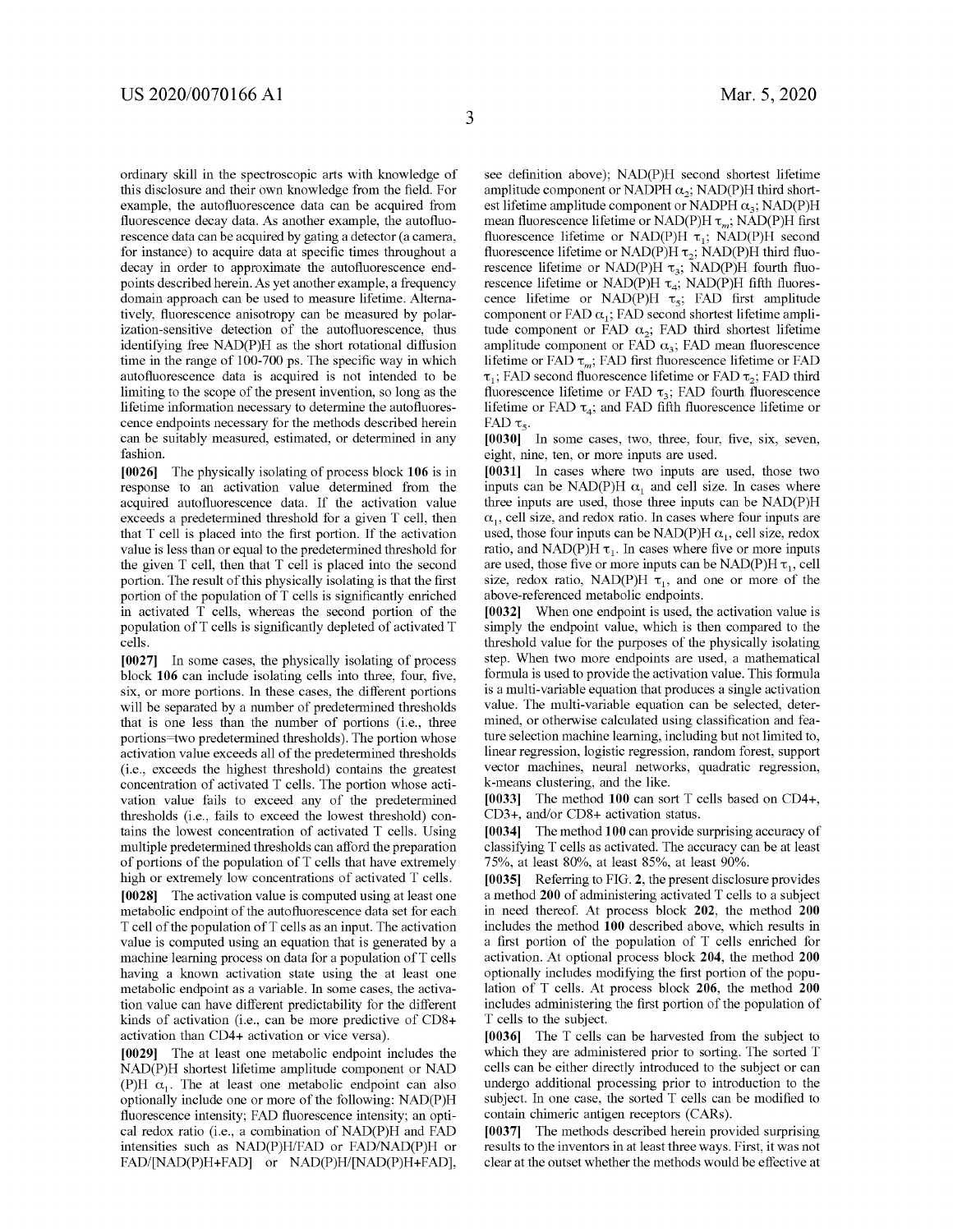distinguishing activated versus quiescent T cells, so the efficacy itself was surprising and the quality of the classification achieved by the methods was even more surprising. Second, the inventors expected different endpoints to provide the strongest classification results and were surprised when the NAD(P)H shortest lifetime amplitude component (i.e., NAD(P)H  $\alpha_1$ ) proved to be the strongest classification endpoint. Existing methods emphasize cell size in order to determine activation state, so one might have expected cell size to play a more significant part in classification than it does in the methods described herein. To be clear, including cell size as one of the endpoints in the methods described herein does improve classification, but the inventors anticipated cell size being a larger contributor to classification accuracy. With respect to the fluorescence endpoints themselves, the inventors anticipated that the redox ratio would be the strongest contributor to classification accuracy, but surprisingly discovered that the NAD(P)H shortest lifetime amplitude component was the strongest contributor. Third, the degree of classification accuracy achieved by any single endpoint, let alone the surprising NAD(P)H shortest lifetime amplitude component, was surprising. The classification accuracy of upward of 80-90% that is achieved using only the NAD(P)H first amplitude component could not have been predicted.

#### Systems

**[0038]** This disclosure also provides systems. The systems can be suitable for use with the methods described herein. When a feature of the present disclosure is described with respect to a given system, that feature is also expressly contemplated as being combinable with the other systems and methods described herein, unless the context clearly dictates otherwise.

**[0039]** Referring to FIG. **3,** the present disclosure provides a T cell sorting device **300.** The device **300** includes a cell sorting pathway **302.** The cell sorting pathway **302** includes an inlet **304,** an observation zone **306,** and a cell sorter **308.**  The observation zone **306** is coupled to the inlet **304**  downstream of the inlet **304.** The device **300** also includes a single-cell autofluorescence detector **310.** The device **300**  includes a processor **312** and a non-transitory computerreadable medium **314,** such as a memory.

**[0040]** The inlet **304** can be any nanofluidic, microfluidic, or other cell sorting inlet. A person having ordinary skill in the art of fluidics has knowledge of suitable inlets **304** and the present disclosure is not intended to be bound by one specific implementation of an inlet **304.** 

**[0041]** The observation zone **306** is configured to present T cells for individual autofluorescence interrogation. A person having ordinary skill in the art has knowledge of suitable observation zones **306** and the present disclosure is not intended to be bound by one specific implementation of an observation zone **306.** 

**[0042]** The cell sorter **308** has a sorter inlet **316** and at least two sorter outlets **318.** The cell sorter is coupled to the observation zone **306** via the sorter inlet **316** downstream of the observation zone **306.** The cell sorter **308** is configured to selectively direct a cell from the sorter inlet **316** to one of the at least two sorter outlets **318** based on a sorter signal. **[0043]** The inlet **304,** observation zone **306,** and cell sorter **308** can be components known to those having ordinary skill in the art to be useful in flow sorters, including commercial flow sorters. The cell sorting pathway can further optionally include a flow regulator, as would be understood by those having ordinary skill in the art. The flow regulator can be configured to provide flow of cells through the observation zone at a rate that allows the single cell autofluorescence detector **310** to acquire the autofluorescence lifetime information. A useful review of the sorts of fluidics that can be used in combination with the present disclosure is Shields et al., "Microfluidic cell sorting: a review of the advances in the separation of cells from debulking to rare cell isolation," *Lab Chip,* 2015 Mar. 7; 15(5): 1230-49, which is incorporated herein by reference in its entirety.

**[0044]** The single-cell autofluorescence detector **310** can be any detector suitable for measuring single-cell autofluorescence as understood by those having ordinary skill in the optical arts. Examples of suitable single-cell autofluorescence detectors **310** include, but are not limited to, a photomultiplier tube, a camera, a photodiode, an avalanche photodiode, a streak camera, a charge capture device, and the like.

**[0045]** The single-cell autofluorescence detector **310** can be directly (i.e., the processor **312** communicates directly with the detector **310** and receives the signals) or indirectly (i.e., the processor **312** communicates with a sub-controller that is specific to the detector **310** and the signals from the detector **310** can be modified or unmodified before sending to the processor **312)** controlled by the processor **312.**  Fluorescence lifetime information can be obtained using time-domain (time-correlated single-photon counting, gated detection) or frequency-domain methods. The device **300**  can include various optical filters tuned to isolate autofluorescence signals of interest. The optical filters can be tuned to the autofluorescence wavelengths of NAD(P)H and/or FAD.

**[0046]** The device **300** can optionally include a light source **320** for optically exciting the cells to initiate autofluorescence. Suitable light sources **320** include, but are not limited to, lasers, LEDs, lamps, filtered light, fiber lasers, and the like. The light source **320** can be pulsed, which includes sources that are naturally pulsed and continuous sources that are chopped or otherwise optically modulated with an external component. The light source **320** can provide pulses of light having a full-width at half maximum (FWHM) pulse width of between 1 fs and 10 ns. In some cases, the FWHM pulse width is between 30 fs and 1 ns. The light source **320** can emit wavelengths that are tuned to the absorption of NAD(P)H and/or FAD.

**[0047]** The single-cell autofluorescence detector **310** can be configured to acquire the autofluorescence data set at a repetition rate of between 1 kHz and 20 GHz. In some cases, the repetition rate can be between 1 MHz and 1 GHz. In other cases, the repetition rate can be between 20 MHz and 100 MHz. The light source **320** can be configured to operate at these repetition rates.

**[0048]** The device **300** can optionally include a cell size measurement tool **322.** The cell size measurement tool **322**  can be any device capable of measuring the size of cells, including but not limited to, an optical microscope. In some cases, the single-cell autofluorescence detector **310** and the cell size measurement tool **322** can be integrated into a single optical subsystem.

**[0049]** The processor **312** is in electronic communication with the detector **310** and the cell sorter **308.** The processor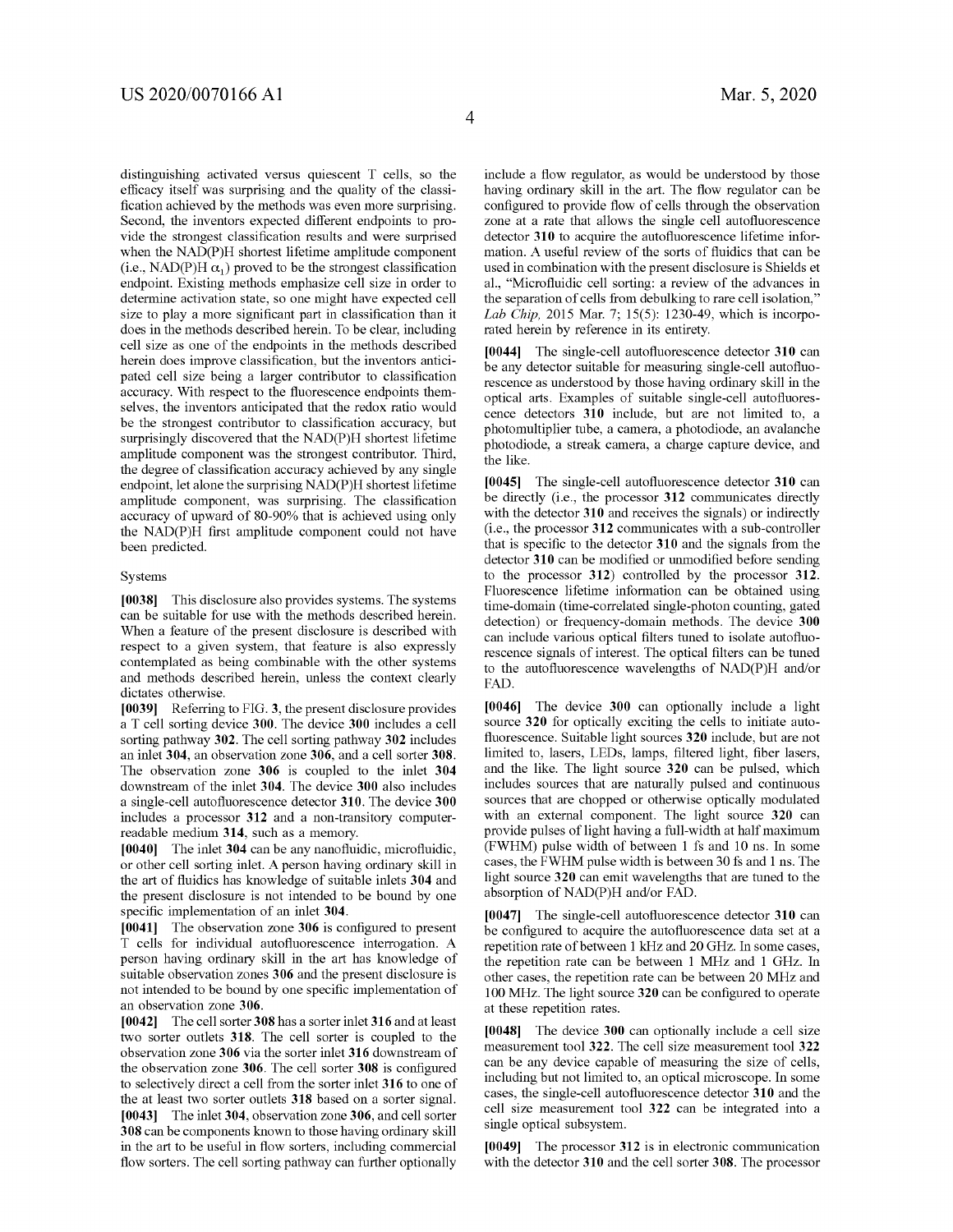**312** is also in electronic connnunication with, when present, the optional light source **320** and the optional cell size measurement tool **322.** 

**[0050]** The non-transitory computer-readable medium **314**  has stored thereon instructions that, when executed by the processor, cause the processor to execute at least a portion of the methods described herein.

#### EXAMPLE 1

**[0051]** Peripheral blood was drawn from healthy donors into sterile syringes containing heparin. CD3+, CD4+, or CDS+ T cells were extracted from whole blood (RosetteSep, Stem Cell Technologies) and cultured in T cell activation media (StemCell Technologies). Twenty-four hours postisolation, a tetrameric antibody for CD2/CD3/CD28 was added to the culture media to activate the T cells. Activation state (CD69+) and T cell subtype (CD4+, CDS+) was verified with antibody innnunofluorescence. Fluorescence intensity and lifetime images were acquired using a custombuilt multiphoton fluorescence microscope (Bruker Fluorescence Microscopy, Middleton, Wis.) adapted for fluorescence lifetime imaging with time-correlated single photon counting electronics. T cells were imaged with a  $100 \times$ objective (NA=l.3). A tunable titanium:sapphire laser provided the excitation light at 750 nm for NAD(P)H excitation and 890 nm for FAD excitation. The laser power at the sample was 3.0-3.5 mW for NAD(P)H and 5.3-5.7 mW for FAD. A bandpass filters, 440/80 nm and 550/100 nm, were used to filter NAD(P)H and FAD fluorescence emission, respectively. Fluorescence emission was detected by GaAsP PMTs, and fluorescence lifetime decays with 256 time bins were acquired for each pixel by time correlated single photon counting electronics (SPC-150, Becker & Hick!, Berlin, Germany). The second harmonic generation from red blood cells was used as the instrument response function and had a full width at half maximum of 240 ps. Fluorescence lifetime decays were deconvolved from the instrument response function and fit to a 2 component exponential decay model,  $I(t)=\alpha_1 * exp(-t/\tau_1)+\alpha_2 * exp(-t/\tau_2)+C$ , where I(t) is the fluorescence intensity as a function of time, t, after the laser pulse,  $\alpha_1$  and  $\alpha_2$  are the fractional contributions of the short and long lifetime components, respectively (i.e.,  $\alpha_1 + \alpha_2 = 1$ ,  $\tau_1$  and  $\tau_2$  are the short and long lifetimes, respectively, and C accounts for background light. NAD(P)H intensity images were segmented into cytoplasm, mitochondria, and nucleus using edge detect and thresholding methods in CellProfiler using a customized image processing routine. Images of the optical redox ratio (fluorescence intensity of NAD(P)H divided by the sunnned intensity of NAD(P)H and FAD) and mean fluorescence lifetime  $(\tau_m = \alpha_1^* \tau_1 + \alpha_2^* \tau_2)$  of NAD(P)H and FAD were computed (Matlab). OMI endpoints, including the optical redox ratio, NAD(P)H  $\tau_m$ , NAD(P)H  $\tau_1$ , NAD(P)H  $\tau_2$ , NAD(P)H  $\alpha_1$ , FAD  $\tau_m$ , FAD  $\tau_1$ , FAD  $\tau_2$ , and FAD  $\tau_1$  were averaged across all pixels within a cell for each segmented cell. Cell size in  $\mu$ m<sup>2</sup> was also computed from the number of pixels within the cell.

**[0052]** The results show a significant increase (p<0.001) in cell size, optical redox ratio, NAD(P)H  $\alpha_1$ , FAD  $\alpha_1$ , and NAD(P)H  $\tau_1$  between quiescent and activated CD3+ and CD8+ T cells across 6 donors. NAD(P)H  $\tau_m$ , and FAD  $\tau_1$ . were significantly (p<0.001) decreased in activated CD3+ and CD8+ T cells as compared to quiescent T cells. FAD  $\tau_m$ was significantly decreased in activated CD3+ T cells as

compared with quiescent CD3+ T cells, but no significant difference in FAD  $\tau_m$  was observed between quiescent and activated CD8+ T cells. NAD(P)H  $\tau_2$  was significantly increased in activated CD3+ T cells as compared to quiescent CD3+ T cells and significantly decreased in activated CDS+ T cells as compared to quiescent CDS+ T cells. FAD  $\tau$ , was significantly increased in activated CD3+ T cells as compared to quiescent CD3+ T cells, and no significant difference was observed in FAD  $\tau_2$  between quiescent and activated CDS+ T cells. Similar results were obtained for T cells cultured with the activation antibodies for 24 hours. Consistent results were obtained from a repeat experiment on the T cells of one donor

**[0053]** The CD3+ and CDS+ quiescent and activated data sets were divided into training and testing data for classification: cells from 4 donors known to be quiescent or activated by culture conditions were used to train the models (n=4131 CD3+ cells, 2655 CDS+ cells) and cells from 3 donors with same-cell CD69 validation of activation state were used to test the models (n=696 CD3+ cells, 595 CDS+ cells). Gain ratio, random forest, and Chi-squared methods for weighting features revealed NAD(P)H  $\alpha_1$  as the most important feature for classification of activation state of CD3+ and CDS+ T cells. For CD3+ T cells, the gain ratio determined order of importance of features was NAD(P)H  $\alpha_1$ , cell size, redox ratio, NAD(P)H  $\tau_1$ , FAD  $\alpha_1$ , NAD(P)H  $\tau_m$ , FAD  $\tau_2$ , FAD  $\tau_1$ , NAD(P)H  $\tau_2$ , and FAD  $\tau_m$ . For CD8+ T cells, the gain ratio determined order of importance of features was NAD(P)H  $\alpha_1$ , redox ratio, NAD(P)H  $\tau_m$ , cell size, NAD(P)H $\tau_2,$  FAD  $\tau_1,$  FAD  $\tau_m,$  FAD  $\tau_2,$  NAD(P)H  $\tau_1,$ and FAD  $\alpha_1$ . A logistic regression classification model, yielded accuracies of 97.5%, 70.8%, 96.5%, 90.1%, 97.1%, and 93.9% for the classification of CD3+ T cells as activated or quiescent when trained on all 10 features; cell size only; NAD(P)H  $\alpha_1$  only; redox ratio and cell size; redox ratio, cell size and NAD(P)H  $\alpha_1$ ; and redox ratio, NAD(P)H  $\tau_m$  and NAD(P)H  $\alpha_1$ . A logistic regression classification model yielded accuracies of 99.6%, 68.7%, 99.4%, 95.7%, 99.9%, and 98.4% for the classification of CDS+ T cells as activated or quiescent when trained on all 10 features; cell size only;  $NAD(P)H \alpha_1$  only; redox ratio and cell size; redox ratio, cell size and NAD(P)H  $\alpha_1$ ; and redox ratio, NAD(P)H  $\tau_m$  and NAD(P)H  $\alpha_1$ . Similar accuracies (~94-99%) were achieved with different classification models including random forest and support vector machines when trained with all 10 features. No improvement in classification accuracy was achieved by training and testing with donor normalized data.

**[0054]** All prior results were for quiescent and activated T cells grown in isolated dishes. To ensure this method is robust at distinguishing activated from not activated T cells in mixed populations, we evaluated quiescent and activated T cells that were cultured separately for 48 hours and then mixed into co-culture one hour before imaging. Mixed co-culture of quiescent and activated T cells causes some changes in the autofluorescence endpoints. For example, the redox ratio was significantly decreased in activated CD3+ T cells in mixed co-cultures of activated and quiescent T cells as compared to that of activated CD3+  $\bar{T}$  cells cultured without quiescent T cells. NAD(P)H  $\alpha_1$  was significantly increased in activated CD3+ T cells in mixed cultures of activated and quiescent T cells and remained the most important feature  $(-0.35$  normalized weight) for classification, as determined by random forest feature selection methods. NAD(P)H  $\tau_m$  and NAD(P)H  $\tau_2$  were the second and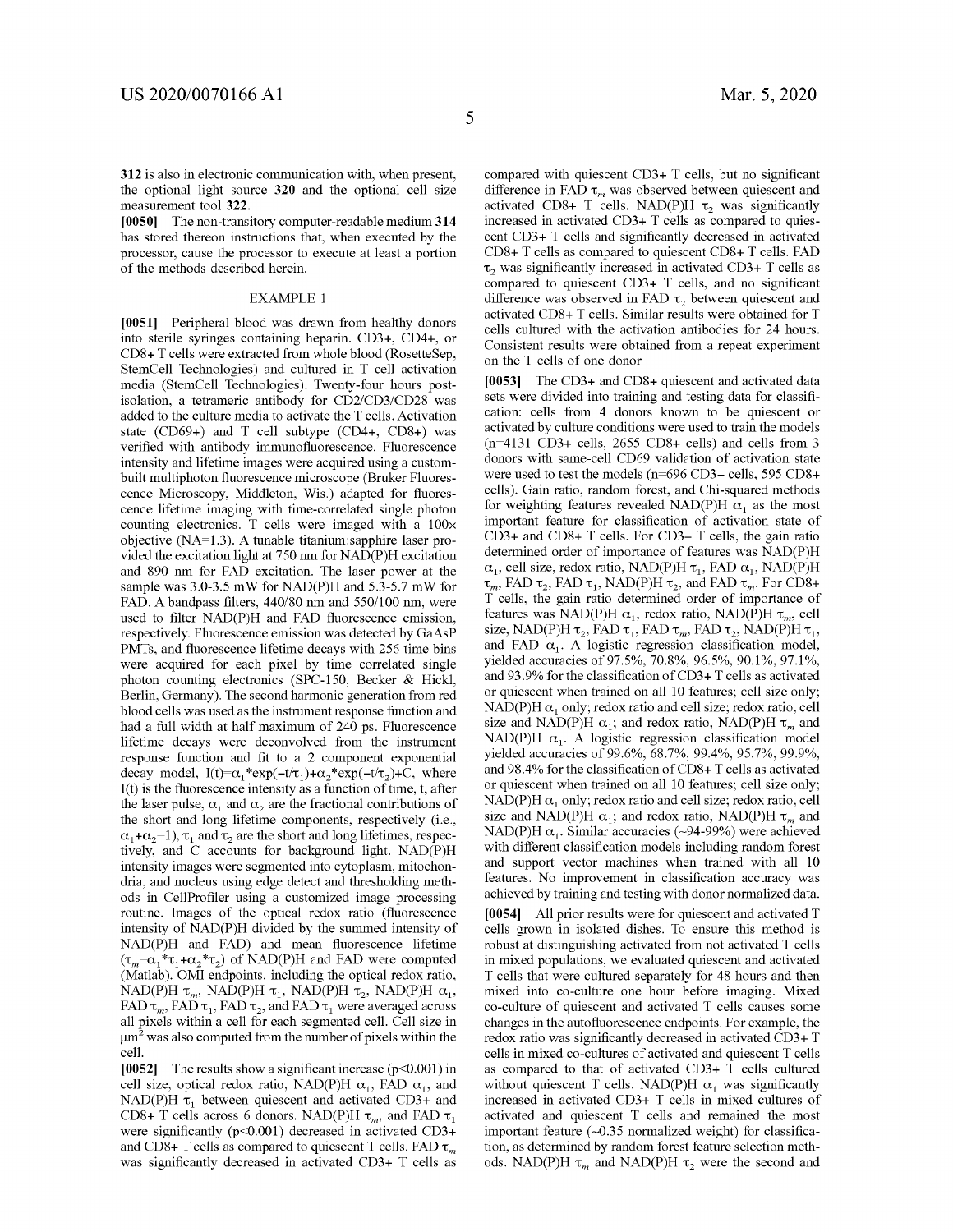**[0055]** The present disclosure also includes the following statements:

**[0056]** 1. AT cell sorting device comprising:

**[0057]** a cell sorting pathway comprising:

redox ratio and cell size, respectively.

**[0058]** (i) an inlet;

- **[0059]** (ii) an observation zone coupled to the inlet downstream of the inlet, the observation zone configured to present T cells for individual autofluorescence interrogation; and
- **[0060]** (iii) a cell sorter having a sorter inlet and at least two sorter outlets, the cell sorter coupled to the observation zone via the sorter inlet downstream of the observation zone, the cell sorter configured to selectively direct a cell from the sorter inlet to one of the at least two sorter outlets based on a sorter signal;

**[0061]** a single-cell autofluorescence detector configured to acquire an autofluorescence data set from a T cell positioned in the observation zone, the single-cell autofluorescence detector configured to acquire autofluorescence lifetime information for each autofluorescence data set;

**[0062]** a processor in electronic communication with the cell sorter and the single-cell autofluorescence detector; and **[0063]** a non-transitory computer-readable medium having stored thereon instructions that, when executed by the processor, cause the processor to:

**[0064]** a) receive the autofluorescence data set; and

- **[0065]** b) provide the sorter signal to the cell sorter based on an activation value, wherein the sorter signal directs the cell sorter to selectively direct the T cell to a first outlet of the at least two sorter outlets when the activation value exceeds a predetermined threshold and to a second outlet of the at least two sorter outlets when the activation value is less than or equal to the predetermined threshold, wherein the activation value is computed using at least one metabolic endpoint of the autofluorescence data set for the T cell as an input, wherein the at least one metabolic endpoint includes reduced nicotinamide adenine dinucleotide (NAD(P) H) shortest fluorescence lifetime amplitude component  $(\alpha_1)$ .
- **[0066]** 2. The T cell sorting device of statement 1, wherein the cell sorting pathway comprises a microfluidic pathway or a nanofluidic pathway.
- **[0067]** 3. The T cell sorting device of statement 1 or 2, the T cell sorting device further comprising a flow regulator coupled to the inlet.
- **[0068]** 4. The T cell sorting device of any one of the preceding statements, wherein the flow regulator is configured to provide flow of cells through the observation zone at a rate that allows the single-cell autofluorescence spectrometer to acquire the autofluorescence lifetime information for each autofluorescence data set.
- **[0069]** 5. The T cell sorting device of any one of the preceding statements, the T cell sorting device further comprising a light source.
- **[0070]** 6. The T cell sorting device of any one of the preceding statements, wherein the light source is a pulsed light source.
- **[0071]** 7. The T cell sorting device of any one of the preceding statements, wherein the pulsed light source is a Ti:sapphire laser.
- **[0072]** 8. The T cell sorting device of any one of the preceding statements, wherein the light source emits light having a wavelength tuned to excite fluorescence from NAD(P)H.
- **[0073]** 9. The T cell sorting device of any one of the preceding statements, the single-cell autofluorescence spectrometer comprising a pulsed light source having a full width at half maximum pulse width of between 1 fs and 10 ns.
- **[0074]** 10. The T cell sorting device of any one of the preceding statements, the single-cell autofluorescence spectrometer comprising a pulsed light source having a full width at half maximum pulse width of between 30 fs and 1 ns.
- **[0075]** 11. The T cell sorting device of any one of the preceding statements, wherein the single-cell autofluorescence detector is configured to acquire the autofluorescence data set at a repetition rate of between 1 kHz and 20 GHz.
- **[0076]** 12. The T cell sorting device of any one of the preceding statements, wherein the single-cell autofluorescence detector is configured to acquire the autofluorescence data set at a repetition rate of between 1 MHz and 1 GHz.
- **[0077]** 13. The T cell sorting device of any one of the preceding statements, wherein the single-cell autofluorescence detector is configured to acquire the autofluorescence data set at a repetition rate of 20 MHz and 100 MHz.
- **[0078]** 14. The T cell sorting device of any one of the preceding statements, wherein the single-cell autofluorescence detector is configured to acquire the autofluorescence data set via time-correlated single photon counting.
- **[0079]** 15. The T cell sorting device of any one of the preceding statements, wherein the single-cell autofluorescence detector is a photomultiplier tube or a photodiode.
- **[0080]** 16. The T cell sorting device of any one of the preceding statements, the single-cell autofluorescence detector comprising a detector-side filter configured to transmit fluorescence signals of interest.
- **[0081]** 17. The T cell sorting device of the immediately preceding statement, wherein the detector-side filter is configured to transmit NAD(P)H fluorescence.
- **[0082]** 18. The T cell sorting device of any one of the preceding statements, the T cell sorting device further comprising a cell size measurement tool configured to measure cell size and to communicate the cell size to the processor.
- **[0083]** 19. The T cell sorting device of any one of the preceding statements, the T cell sorting device further comprising a cell imager configured to acquire an image of a cell positioned within the observation zone and to communicate the image to the processor.
- **[0084]** 20. A method of characterizing T cell activation state, the method comprising:

**[0085]** a) optionally receiving a population of T cells having unknown activation status;

**[0086]** b) acquiring an autofluorescence data set for a T cell of the population ofT cells, the autofluorescence data set optionally including autofluorescence lifetime information;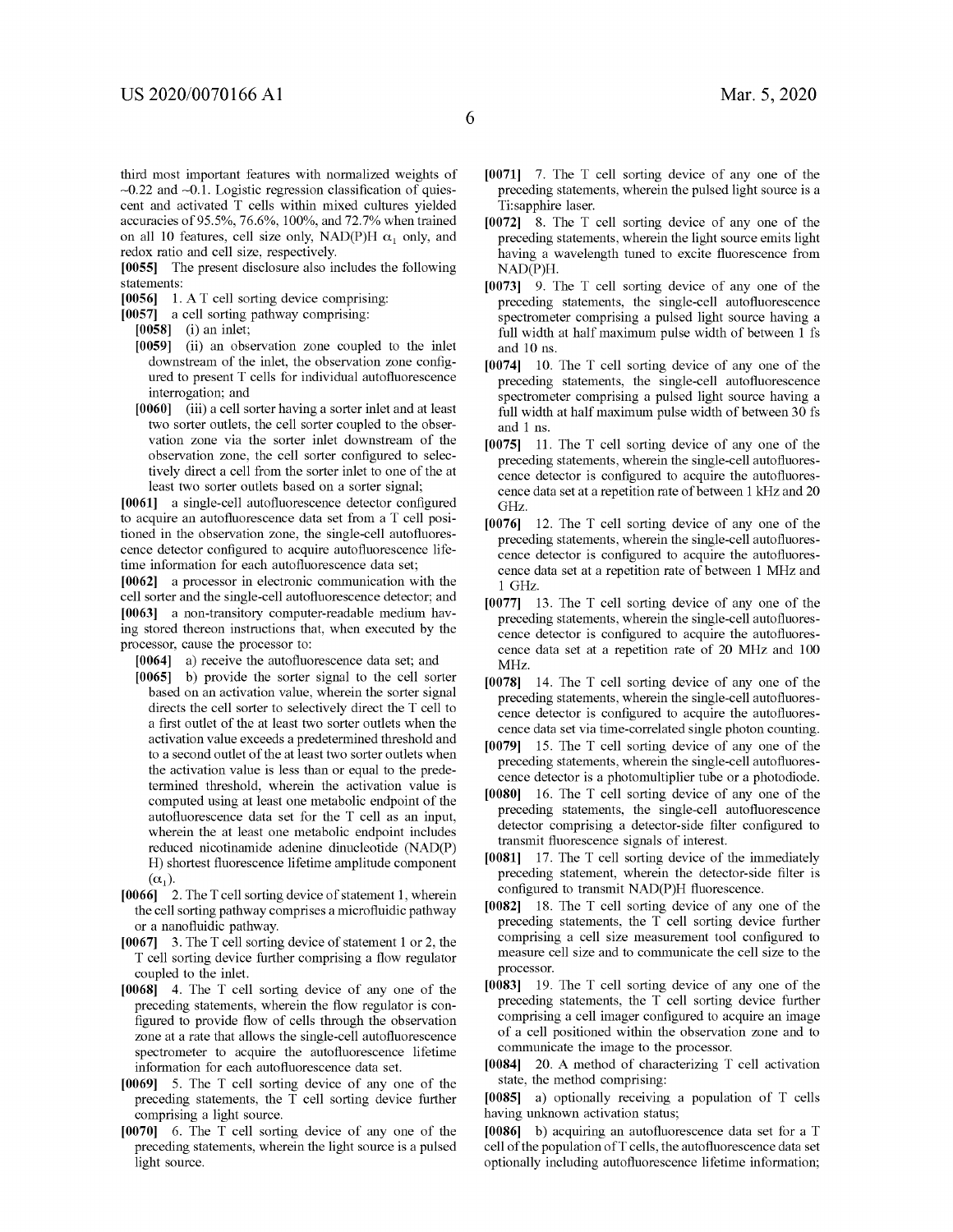**[0087]** c) identifying an activation status of the T cell based on an activation value, wherein the activation value is computed using at least a portion of the autofluorescence data set, wherein the activation value is optionally computed using at least one metabolic endpoint of the autofluorescence data set for the T cell as an input, wherein the at least one metabolic endpoint optionally includes NAD(P)H  $\alpha_1$ .

**[0088]** 21. A method of sorting T cells, the method comprising:

**[0089]** a) receiving a population of T cells having unknown activation status;

- **[0090]** b) acquiring an autofluorescence data set for each T cell of the population of T cells, each autofluorescence data set including autofluorescence lifetime information; and
- **[0091]** c) physically isolating a first portion of the population of T cells from a second portion of the population of T cells based on an activation value, wherein each T cell of the population of T cells is placed into the first portion when the activation value exceeds a predetermined threshold and into the second portion when the activation value is less than or equal to the predetermined threshold, wherein the activation value is computed using at least one metabolic endpoint of the autofluorescence data set for each T cell of the population ofT cells as an input, wherein the at least one metabolic endpoint includes NAD(P)H  $\alpha_1$ .
- **[0092]** 22. The T cell sorting device or the method of any one of the preceding statements, wherein the at least one metabolic endpoint further includes an endpoint selected from the group consisting of NAD(P)H fluorescence intensity, FAD fluorescence intensity, optical redox ratio defined as NAD(P)H/FAD or FAD/NAD(P)H or NAD(P) H/[FAD+NAD(P)H] or FAD/[FAD+NAD(P)H], NAD (P)H mean fluorescence lifetime  $(\tau_m)$ , NAD(P)H first fluorescence lifetime component  $(\tau_1)$ , NAD(P)H second fluorescence lifetime component  $(\tau_2)$ , flavin adenine dinucleotide (FAD)  $\tau_m$ , FAD  $\alpha_1$ , FAD  $\tau_1$ , FAD  $\tau_2$ , and combinations thereof.
- **[0093]** 23. The T cell sorting device or the method of any one of the preceding statements, wherein the at least one metabolic endpoint includes the optical redox ratio.
- **[0094]** 24. The T cell sorting device or the method of any one of the preceding statements, wherein the at least one metabolic endpoint includes NAD(P)H  $\tau_1$ .
- **[0095]** 25. The T cell sorting device or the method of any one of the preceding statements, wherein the at least one metabolic endpoint includes NAD(P)H  $\tau_m$ .
- **[0096]** 26. The T cell sorting device or the method of any one of the preceding statements, wherein the at least one metabolic endpoint includes NAD(P)H  $\tau_{2}$ .
- **[0097]** 27. The T cell sorting device or the method of any one of the preceding statements, wherein the at least one metabolic endpoint includes FAD  $\tau_m$ .
- **[0098]** 28. The T cell sorting device or the method of any one of the preceding statements, wherein the at least one metabolic endpoint includes FAD  $\alpha_1$ .
- **[0099]** 29. The T cell sorting device or the method of any one of the preceding statements, wherein the at least one metabolic endpoint includes FAD  $\tau_1$ .
- **[0100]** 30. The T cell sorting device or the method of any one of the preceding statements, wherein the at least one metabolic endpoint includes FAD  $\tau_2$ .
- **[0101]** 31. The T cell sorting device or the method of any one of the preceding statements, wherein the activation

value is computed using cell size for each T cell of the population of T cells as an input.

- **[0102]** 32. The T cell sorting device or the method of any one of the preceding statements, wherein the predetermined threshold is selected via classification and feature selection machine learning on a control population of T cells having known activation states.
- **[0103]** 33. The T cell sorting device or the method of any one of the preceding statements, wherein the predetermined threshold is donor-normalized.
- **[0104]** 34. The T cell sorting device or the method of any one of the preceding statements, wherein the T cells whose activation value exceeds the predetermined threshold are CD3+, CD4+ or CDS+ T cells.
- **[0105]** 35. The T cell sorting device or the method of any one of the preceding statements, wherein an accuracy of classifying T cells as activated is at least 75%.
- **[0106]** 36. The T cell sorting device or the method of the immediately preceding statement, wherein the accuracy of classifying T cells as activated is at least 80%.
- **[0107]** 37. The T cell sorting device or the method of the immediately preceding statement, wherein the accuracy of classifying T cells as activated is at least 90%.
- **[0108]** 38. The T cell sorting device or the method of the immediately preceding statement, wherein the accuracy of classifying T cells as activated is at least 95%.
- **[0109]** 39. A method of administering activated T cells to a subject in need thereof, the method comprising:

**[0110]** a) the method of any one of statements 21 to the immediately preceding statement; and

- **[0111]** b) introducing the first portion of the population of T cells to the subject.
- **[0112]** 40. The method of statement 39, wherein the first portion of the population of T cells is modified prior to step b).
- **[0113]** 41. The method of statement 40, wherein the first portion of the population of  $T$  cells is modified to include a chimeric antigen receptor prior to step b). We claim:
	- **1.** A T cell sorting device comprising:
	- a cell sorting pathway comprising:
		- (i) an inlet;
		- (ii) an observation zone coupled to the inlet downstream of the inlet, the observation zone configured to present T cells for individual autofluorescence interrogation; and
		- (iii) a cell sorter having a sorter inlet and at least two sorter outlets, the cell sorter coupled to the observation zone via the sorter inlet downstream of the observation zone, the cell sorter configured to selectively direct a cell from the sorter inlet to one of the at least two sorter outlets based on a sorter signal;
	- a single-cell autofluorescence detector configured to acquire an autofluorescence data set from a T cell positioned in the observation zone, the single-cell autofluorescence detector configured to acquire autofluorescence lifetime information for each autofluorescence data set;
	- a processor in electronic communication with the cell sorter and the single-cell autofluorescence detector; and
	- a non-transitory computer-readable medium having stored thereon instructions that, when executed by the processor, cause the processor to: